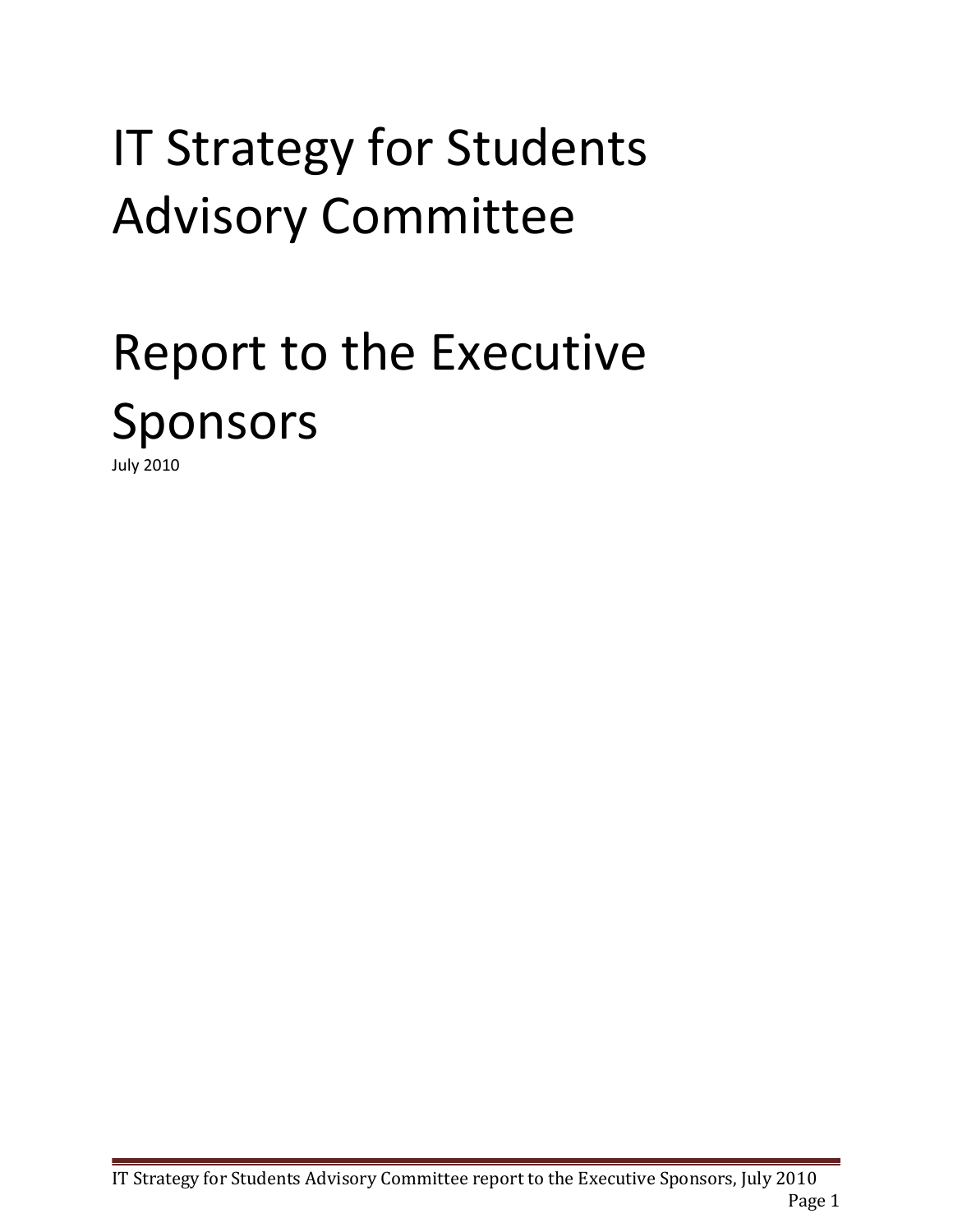### **Prepared by Advisory Committee members:**

Scott Barker (Director of Information Technology, The Information School)

John Drew (Director, Computing and Information Resources, Graduate School)

Bob Ennes (Director, HS Academic Services & Facilities, Health Sciences)

Josh Hansen-King (Senior, Political Science)

Sanjay B Hari (Graduate Student, Chemistry)

Roberta Hopkins (Director, Classroom Support Services, Undergraduate Academic Affairs)

Ben Livneh (Graduate Student, Civil Engineering)

Stephen Majeski (Associate Dean For Research Administration and Infrastructure, College of Arts and Sciences)

David Masuda (Lecturer, Medical Education, Faculty Council on Educational Technology)

Ryuji Maung (Sophomore, Pre-sciences)

Jill McKinstry, (Director & Special Assistant to the Dean, Odegaard Undergraduate Library, University#Libraries) **(Committee!Chair)**

Todd Mildon (University Registrar)

Bill Shirey (Associate Vice Provost, Business Applications, Information Management, UW-IT)

Jennifer Ward (Head, Web Services, University Libraries)

Deborah Wiegand (Assistant Dean, Undergraduate Academic Affairs)

Karalee Woody (Director of Operations, Learning & Scholarly Technologies UW-IT)

James Werle (Technology Project Manager, UW-IT) **(Project Manager)**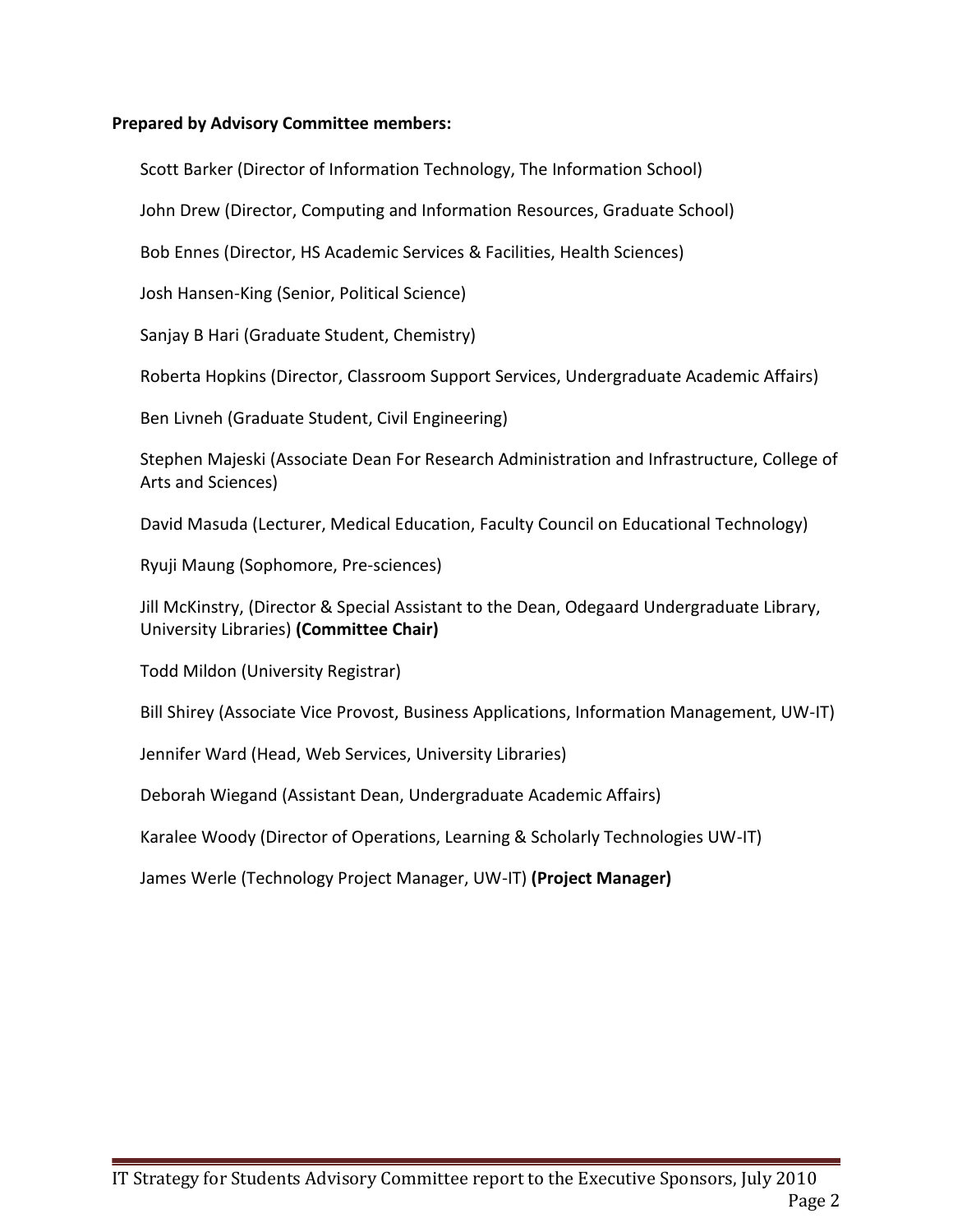### **Charge!and!Introduction**

Several factors make it timely for the University of Washington (UW) to engage in a planning effort aimed at improving convenient access to effective technology resources in support of teaching and learning at the (UW). As a result of recommendations to President Emmert from the UW Information Technology Working Group, action teams have reviewed services provided by UW Information Technology (UW-IT) and made service priority and delivery recommendations that point to the need for a more clearly defined student information technology (IT) strategy. In addition, and on an ongoing basis, the UW will need continuing guidance on student IT strategy given the evolving needs of the UW community and of the ever changing nature of technology. Further, these difficult financial times require us to continually look for ways to support and enhance student academic success that are cost effective and improve efficiencies.

Toward this end, the IT Strategy for Students Advisory Committee, comprised of students, staff, and faculty representatives from across the University, was formed in February 2010. The goal of the Advisory Committee was to develop and recommend a student IT strategy to the project's Executive Sponsors in order to ensure the UW continues to provide technology that supports and enriches the academic success of all students in ways that are effective, efficient, and financially responsible.

The following report aims to provide insight into the ways students use (or would like to use) all forms of networked technologies to support their learning and research activities; summarize the IT services currently offered to students across UW Seattle campus; and identify current gaps or inefficiencies in IT services and recommend next steps to address these issues.

#### **Process**

The Advisory Committee met monthly between February and June 2010. We focused on three areas of work:

- 1) Development of an inventory of current IT services aimed at students on UW Seattle campus.
- 2) Review and validation of research on students IT needs (Appendices 1 and 2).
- 3) Synthesizing results of these investigations into a set of aspirational scenarios, problem statements, and recommendations. (Appendix 3)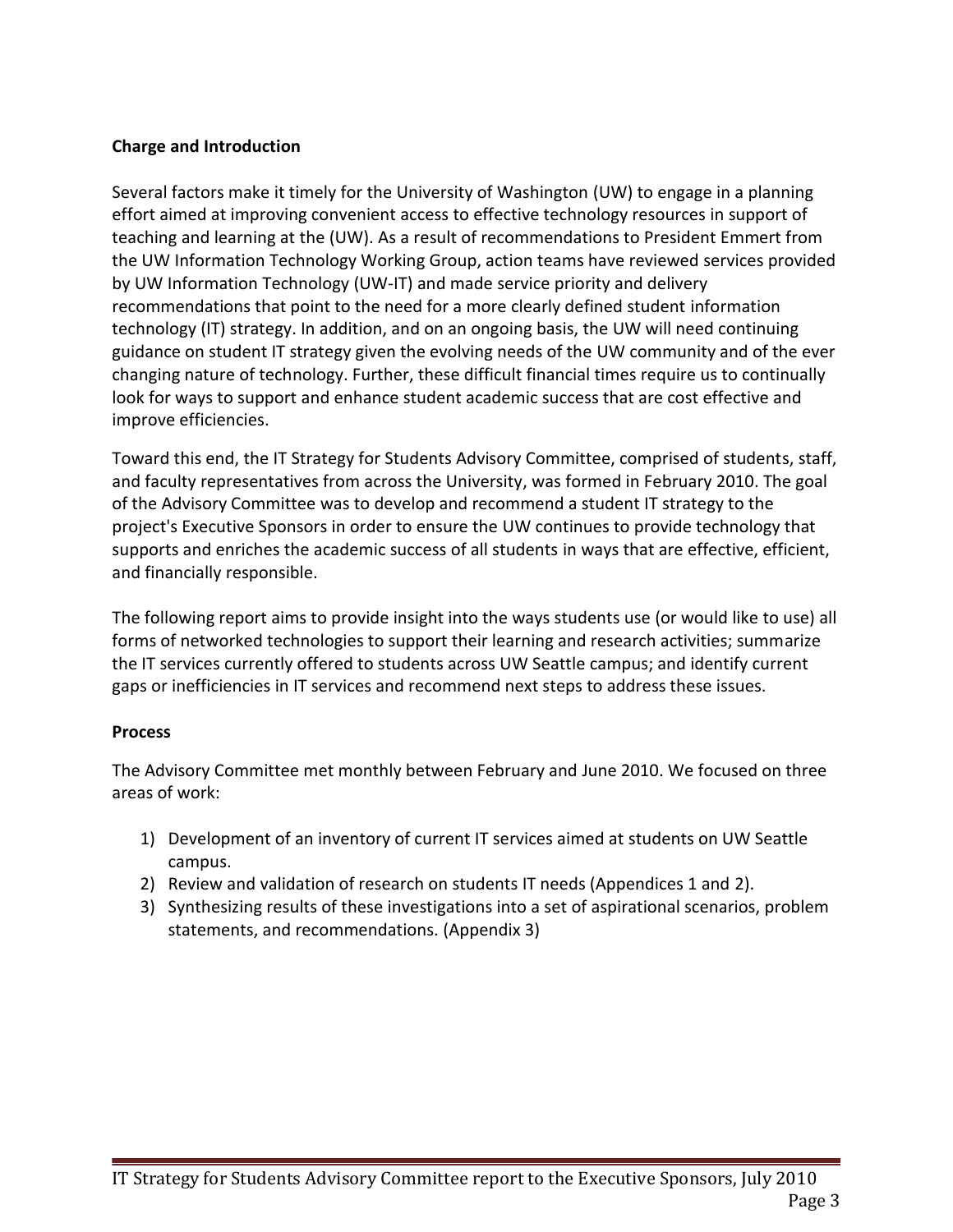### **Problem!Statement**

The lack of dedicated funds and strategic approach to upgrading all classrooms in order to provide the learning spaces necessary for the students of the  $21<sup>st</sup>$  century is a problem. There is a need for a reliable resource stream to upgrade classroom technology beyond the basic maintenance in order to address the need for enhancements and innovations. There are currently no mandates (or funding) for adhering to the set of minimum classroom technology equipment guidelines. Classroom IT support and infrastructure need to be brought up to a standard level.

UW-Seattle students have the luxury of a broad set of IT services made available through the decentralization of computing and technology support, and the diversity of options provided by departments. However this very diversity and decentralization has also resulted in missed opportunities for intra-institutional efficacy, in particular the loss of efficiencies and economies of scale. There is often duplication of effort and additional costs associated when noncoordinated efforts occur. For example, there is a proliferation of small computing labs within departments and divers adoption of course management systems (Moodle, Blackboard, and Catalyst). There is a need for a centrally-driven vision and direction to guide decisions for the best academic support resource and learning space allocation for students. The rapid rate of improvements in the delivery of technology, the fluidity of opportunities, and the continually changing pedagogy on campus requires a constant review of our assumptions about how we assess and deliver the best technology support to students.

Beyond the scope of technology, but a critically important and unavoidable problem to address is the inconsistent information available about courses through the course catalog, and other critical sources of course information for students. The online course catalog is often out of date. Some course descriptions have not been updated in over a decade. As such, students register for classes unprepared for the course requirements, i.e., prerequisite courses, specific technology skills, etc. The catalog description may not be consistent from department to department or from course to course. The students would like to see consistent online course content, including up-to-date course descriptions, course requirements, course series details, and a preview of what students will be doing in the course. Students want to know what they are expected to know or what skills they are expected to have before they enroll in a course, in addition to having access to an online course syllabus once they are enrolled. A uniform way to access course syllabi is currently limited due to decentralized hosting of the class websites. A goal for the future is to remove as many barriers as possible for students in accessing accurate and up-to-date information. This committee supports the students desire to have an institutional standard for integrated access, and up-to-date description of courses and syllabi.

While there has been good progress in providing wireless internet access throughout the campus, more work is needed to expand universal coverage and bandwidth. With the increase in use of laptops on campus, we need to increase the availability of power for laptop and mobile device charging.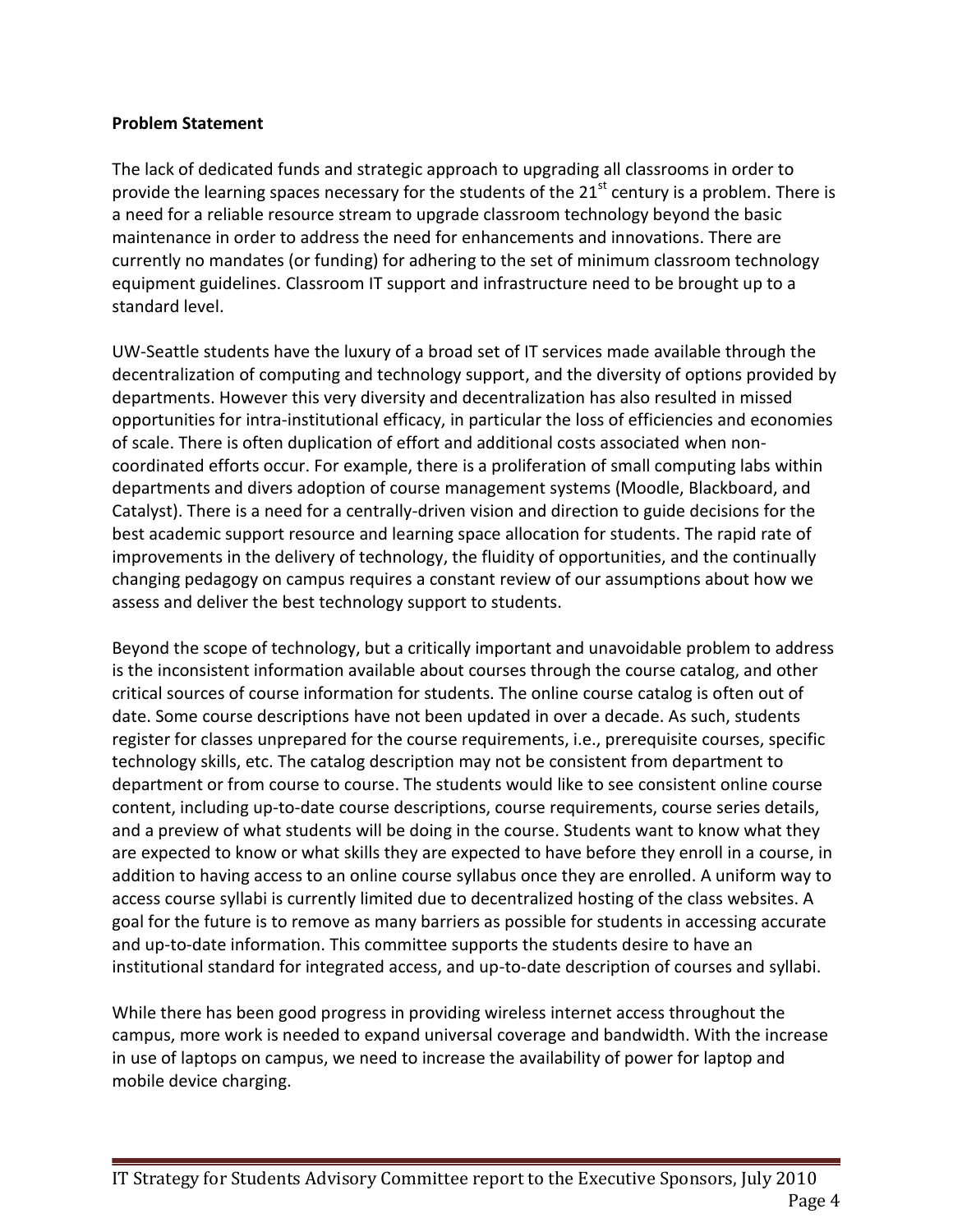Finally, uneven technology support and training for students and instructional faculty results in a wide variation in effective use of technology for instruction and course management. Technical support services must be made more timely and appropriate to the needs of students (for their courses) and instructional faculty (for course management).

## **Summary of Student IT Services Inventory**

To learn more about the numerous IT services at the UW, the Advisory Committee members, representing many academic and administrative units from across UW Seattle, collected preliminary baseline information on over 160 current IT resources, learning spaces and services designed to serve students. It was a daunting, but informative task (which is probably why a list does not already exist). While it is not meant to be comprehensive or complete, the inventory is indicative of how pervasive information technology is at the UW, and how the provision of IT is a shared responsibility. Dedicated learning spaces for technology represent the majority of resources listed in the inventory followed by administrative web services, online tools/applications, infrastructure, support and training.

Two very striking themes emerge from the inventory. First is the tremendous fabric of partnerships and collaboration that currently exists between student government, colleges and schools, departments, Classroom Support Services, University Libraries, University Registrar, and UW -IT in the funding and delivering of IT services and resources for students. Second is the absence of coordination between individual schools and colleges, or between schools/colleges and administrative units in delivering IT services to students, i.e., outdated course descriptions and multiple disparate learning management systems.

The complete inventory is available online at:

### [http://spreadsheets.google.com/ccc?key=0AvOkhEGNtzD9dEdneDZ6TmJUb2NFOTNVbzRreGVXd](http://spreadsheets.google.com/ccc?key=0AvOkhEGNtzD9dEdneDZ6TmJUb2NFOTNVbzRreGVXdHc&hl=en&authkey=CLTb6asL#gid=0) [Hc&hl=en&authkey=CLTb6asL#gid=0](http://spreadsheets.google.com/ccc?key=0AvOkhEGNtzD9dEdneDZ6TmJUb2NFOTNVbzRreGVXdHc&hl=en&authkey=CLTb6asL#gid=0)

Our inventory revealed many of the available learning tools, software applications, article and research databases, digital collections, and technology training opportunities offered to students are selected, developed, and maintained collaboratively with direct input from students and faculty from across the university. From personalized tools such as MyUW, DARS (Degree Audit Reporting System), MyGrad, the GPA Calculator, advising podcasts, and other student personal services, students have access to various tools to help them make decisions, organize their schedules and keep track of their academic progress and payments. Catalyst web tools, developed by UW-IT and available to all members of the UW community, are built based on direct user feedback, user research, and findings from usability studies. Classroom Support Services provides an extensive laptop and digital camera loan program for students and has expanded the capability of course casting to more classes each quarter.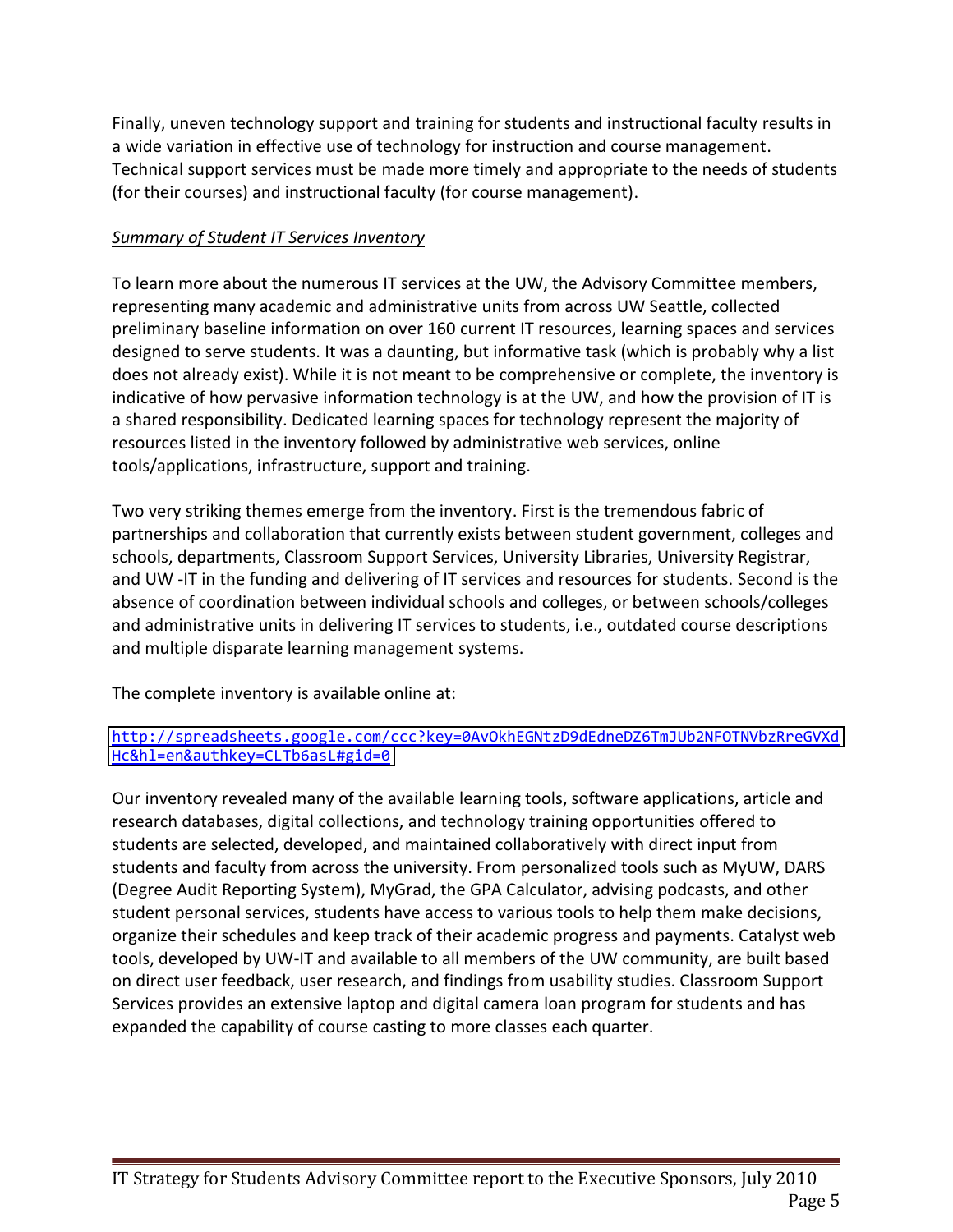Across campus there are literally hundreds of learning spaces (such as computers labs and libraries) operated by UW-IT, UW Libraries, and various schools and colleges. Most of the technology provided within these spaces is funded through grants awarded by the Student Technology Fee Committee while furniture, ongoing maintenance, and development are provided by the individual units. The Student Technology Fee funds approximately \$4.5 million per year in technology projects designed to directly address the needs of students.

The UW Libraries spends over \$8 million annually in developing online research database collections and tools, electronic course reserves, streaming media, 24/7 chat Q&A service, and online access to requests for delivery of collections from around the world.

UW-IT provides students with the essential technical infrastructure required to support and enrich the academic success of all students. This robust technology infrastructure includes an expansive wired and wireless network access; file storage, web publishing, programming and scripting support, database server access, and authentication and access control. Although UW-IT does not track costs of services across specific university populations such as students or staff, approximately \$12.4M of current UW-IT expenditures can be attributed to supporting students as part of the recent technology recharge fee calculations.

While this committee did not attempt to estimate the contribution provided by the schools and colleges we wish to recognize a significant effort is put forth there as well.

## *Research on student's needs*

We requested a review of current research on student needs from researchers in UW-IT Learning & Scholarly Technologies. They provided a two-page summary (Appendix 1) based on a collection of recent research studies on student's needs and preference. We then validated these findings with several student groups around campus including the library student advisory committee, the library graduate student advisory committee, ASUW, GPSS, Student Technology Fee Committee members, and UW IT technology services Help Desk student staff. Our validation included conversations with approximately fifty students in focus groups of 2-4 students. Another 36 students responded to a simple Catalyst WebQ where they agreed or disagreed with the findings (Appendix 2).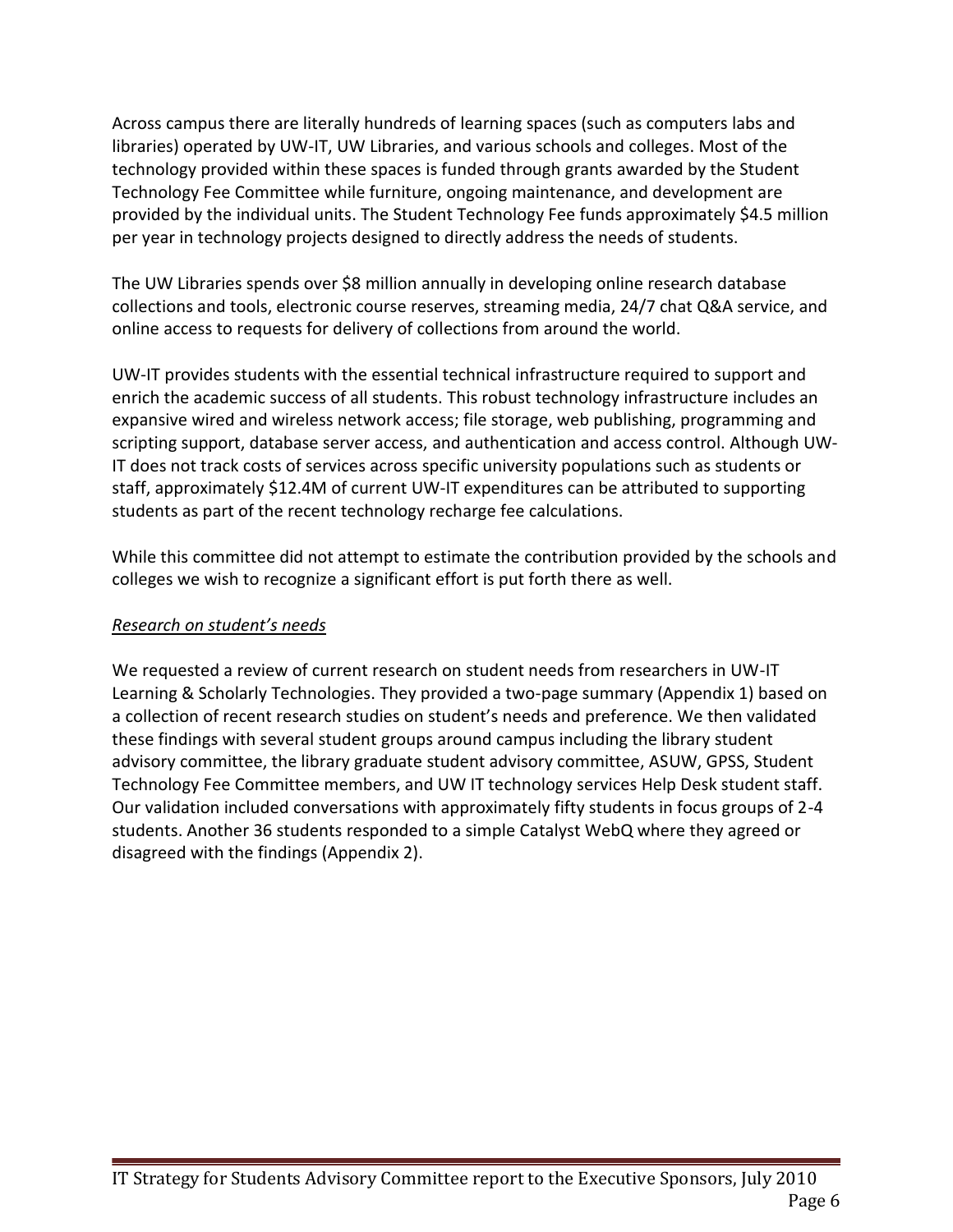# *Aspirational'Scenarios*

The 3- to 5-year aspirational scenarios shown below envision a ubiquitously networked, digital technology environment for students. See Appendix 3 for complete details including a prioritized list of needs and recommendations.

## Areas of Focus:

1. Strategic Planning and Budgeting:

The UW must provide planning, organizational and budgetary structures to ensure technologies to support student academic experience are ubiquitous, innovative, coordinated, and sustainable.

- $\circ$  Ongoing fiscal and strategic planning to produce university-wide IT vision and priorities for students.
- $\circ$  A new structure to support ongoing fiscal and strategic planning (to replace the Interim U-TAC).
- 2. Consistent set of Integrated Services and Resources for Students: The UW should provide students time- and place-independent access to informational resources, supported software applications and tools.
- 3. Well-designed and supported infrastructure to enhance student innovation and discovery:

UW students merit a higher education experience that encourages and supports intellectual curiosity, creativity, and experimentation. Such an experience calls for:

- $\circ$  Learning spaces, both formal (classrooms) and informal (libraries, departmental labs, studios, cafes, etc.);
- $\circ$  High quality and up-to-date learning space equipment (data projectors, microphones, document cameras, computers, etc.);
- $\circ$  A robust and pervasive IT infrastructure; and
- $\circ$  Knowledgeable, adept and well-supported instructional faculty and support staff.
- 4. Support and Training:

All involved in the teaching, learning and discovery mission of UW  $-$  students, faculty, and staff – must be supported in their use of technology for courses and student programs. Technical support services must be timely and appropriate to the needs of the community.

### **Gap!Analysis and!Challenges**

Our review of the current research on student IT needs against the current set of IT services being offered to students on the UW-Seattle campus revealed several missing pieces and key challenges that need to be addressed. While the aspirational scenarios provide details for improving current services and developing new services, we want to draw special attention to three priority issues that seem to be frequently overlooked:

• A simple yet transformative infrastructure improvement would be to enhance the capacity level coverage of wireless Internet across campuses and affiliated spaces and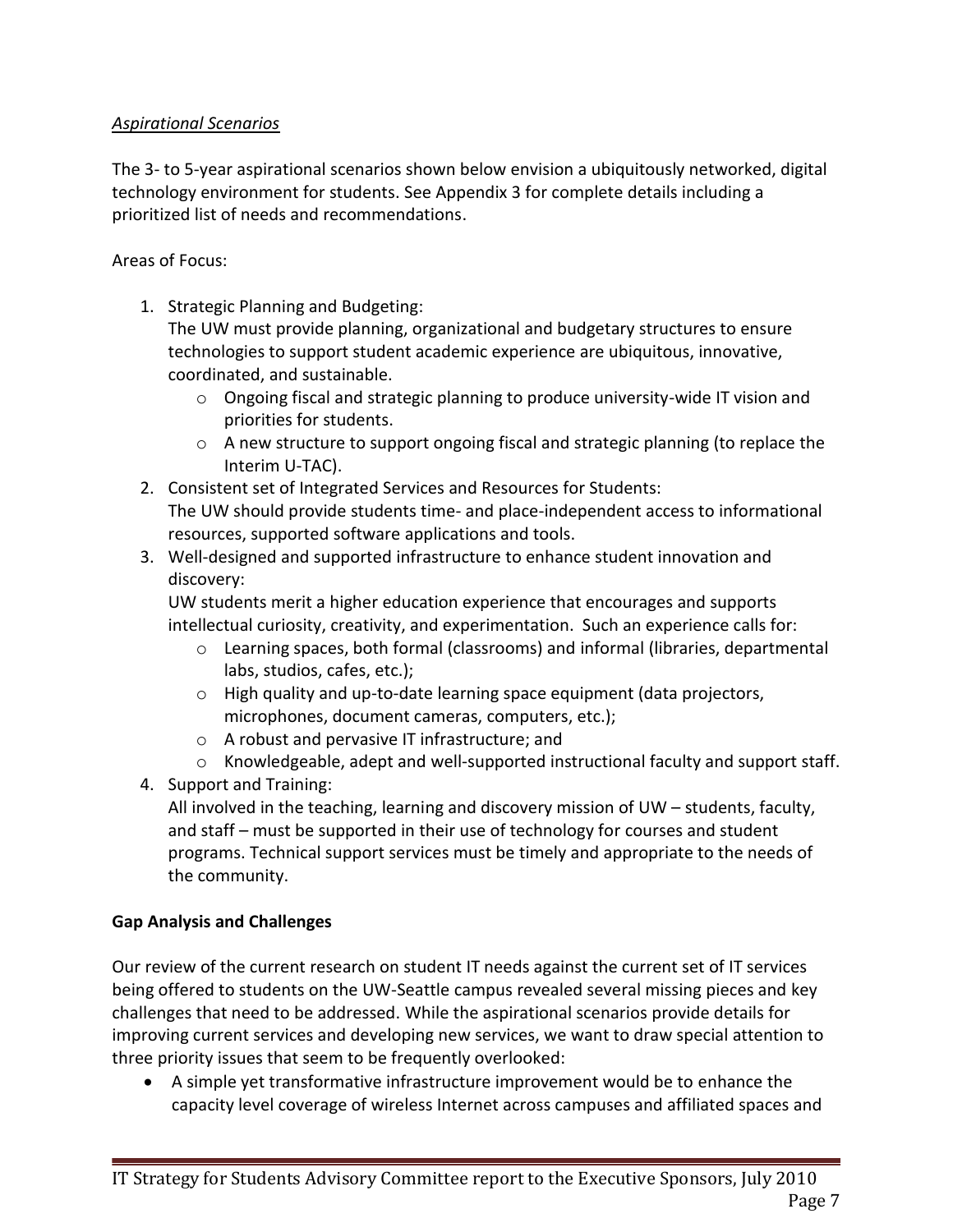increase the number of power outlets in formal and informal learning spaces around campus.

- Several schools across campus are hosting their own Moodle and Blackboard services rather than use the UW IT supported course management system, Catalyst – resulting in a more fractured and inconsistent course information environment for our students. [The STFC recommends an examination as to why units choose different tools, an assessment of the unnecessary costs associated with these choices, and selection of a single solution. They did not express a preference as to which tool.]
- Strategically plan and budget for upgrades to general use classrooms. A balanced approached of institutional versus student provided hardware and software will be a significant step towards providing students a sustainable learning environment for the  $21<sup>st</sup>$  century.
- Harness the potential for collaboration and partnership between central units (UW-IT, UW Libraries, and Classroom support services, etc.) and school and colleges to illuminate and leverage centers of excellence.

## **Moving Forward - A Phase II Approach**

This report takes the important first step of providing a vision for success in delivering effective IT services to students at the University of Washington. In order to move from a vision to implementation, we recommend the formation of a standing Student IT Strategy steering committee comprised of a sub-set of STFC members, faculty, UW-IT and college level IT support staff. This committee should have authority to take action on the Priority 1-2 issues (as outlined in Appendix 3 of the report) during the first year, reconfirming and redefining the remaining priorities. Subsequent committees can address lower priority issues and evolve the strategy as the technology landscape changes.

### **Conclusion**

The recommendations in this report will serve as a powerful demonstration of the UW's commitment to provide technology that supports and enriches the academic success of all students in ways that are effective, efficient, and financially responsible. Our challenge is to enhance student academic success through collaboration and coordination across all campus units. The student need for effective technologies to support teaching and learning is paramount to a first class education at the UW.

Thank you for the opportunity to participate in this programmatic and functional review of the student IT experience. We look forward to the next steps in this process with the launch of a Phase 2 committee to address the top priorities in order to move forward.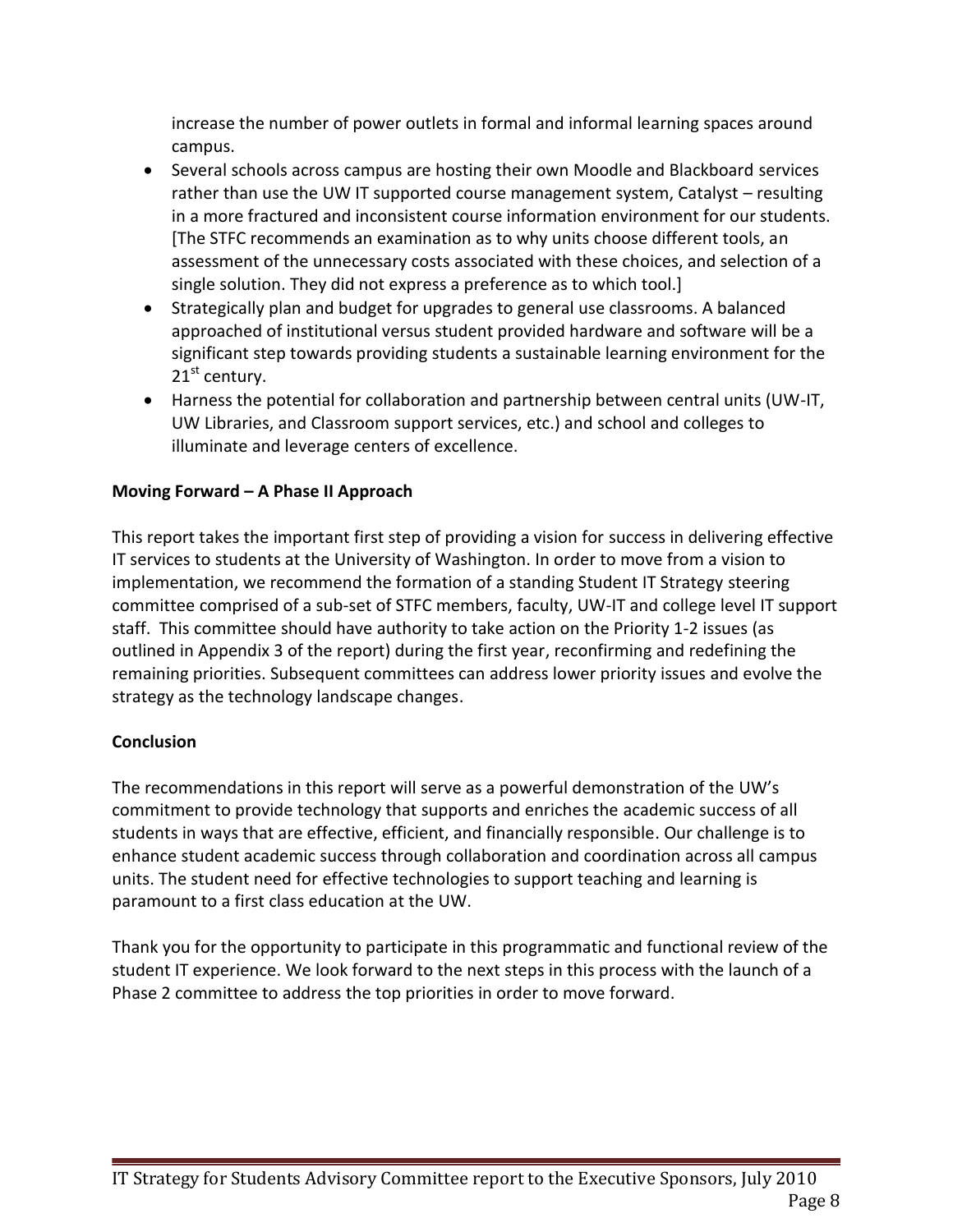# Appendix 1

### **Summary of Relevant Data Regarding Student Needs and Trends in Technology Use** IT Student Strategy Committee (April 23, 2010)

This information sheet summarizes the data we have collected on student needs at the University of Washington (UW) over the last few years. The data are ample and derive from several large-scale, comprehensive investigations of the UW student population. Many of the findings and recommendations from these studies have not yet been addressed systematically by the UW, so we offer them here as a point of reference for your efforts to establish an IT strategy for students. We also summarize a few key findings from multi-institutional projects, such as the student technology surveys conducted by the EDUCAUSE Center for Applied Research and the annual *Horizon Report* produced by the New Media Consortium, which bolster our findings and provide additional evidence of student technology needs.

- The Horizon Report, 2010 (http://www.nmc.org/pdf/2010-Horizon-Report.pdf)
- The ECAR Study of Undergraduate Students and Information Technology, 2009 [\(http://net.educause.edu/ir/library/pdf/ers0906/rs/ERS0906w.pdf\)](http://net.educause.edu/ir/library/pdf/ers0906/rs/ERS0906w.pdf)
- Designing Campus Learning Spaces: A Report on Students' Current and Future Needs  $(2010)$ [\(http://www.uw.edu/lst/research\\_development/papers/2010/Designing\\_Campus\\_Lear](http://www.uw.edu/lst/research_development/papers/2010/Designing_Campus_Learning_Spaces) [ning\\_Spaces\)](http://www.uw.edu/lst/research_development/papers/2010/Designing_Campus_Learning_Spaces)
- 2008 Surveys on Learning and Scholarly Technologies: Final Report [\(http://www.uw.edu/lst/research\\_development/research\\_projects/LSTsurvey\)](http://www.uw.edu/lst/research_development/research_projects/LSTsurvey)
- Educational Technology at the University of Washington: Report on the 2005 Instructor and Student Surveys [\(http://www.uw.edu/lst/research\\_development/papers/2006/edtech\\_2005report\)](http://www.uw.edu/lst/research_development/papers/2006/edtech_2005report)
- National Coalition on Electronic Portfolio Research, 2005-2008 (http://www.uw.edu/lst/research\_development/papers/2006-eportfolio-report)
- Needs assessments conducted for Catalyst Tools development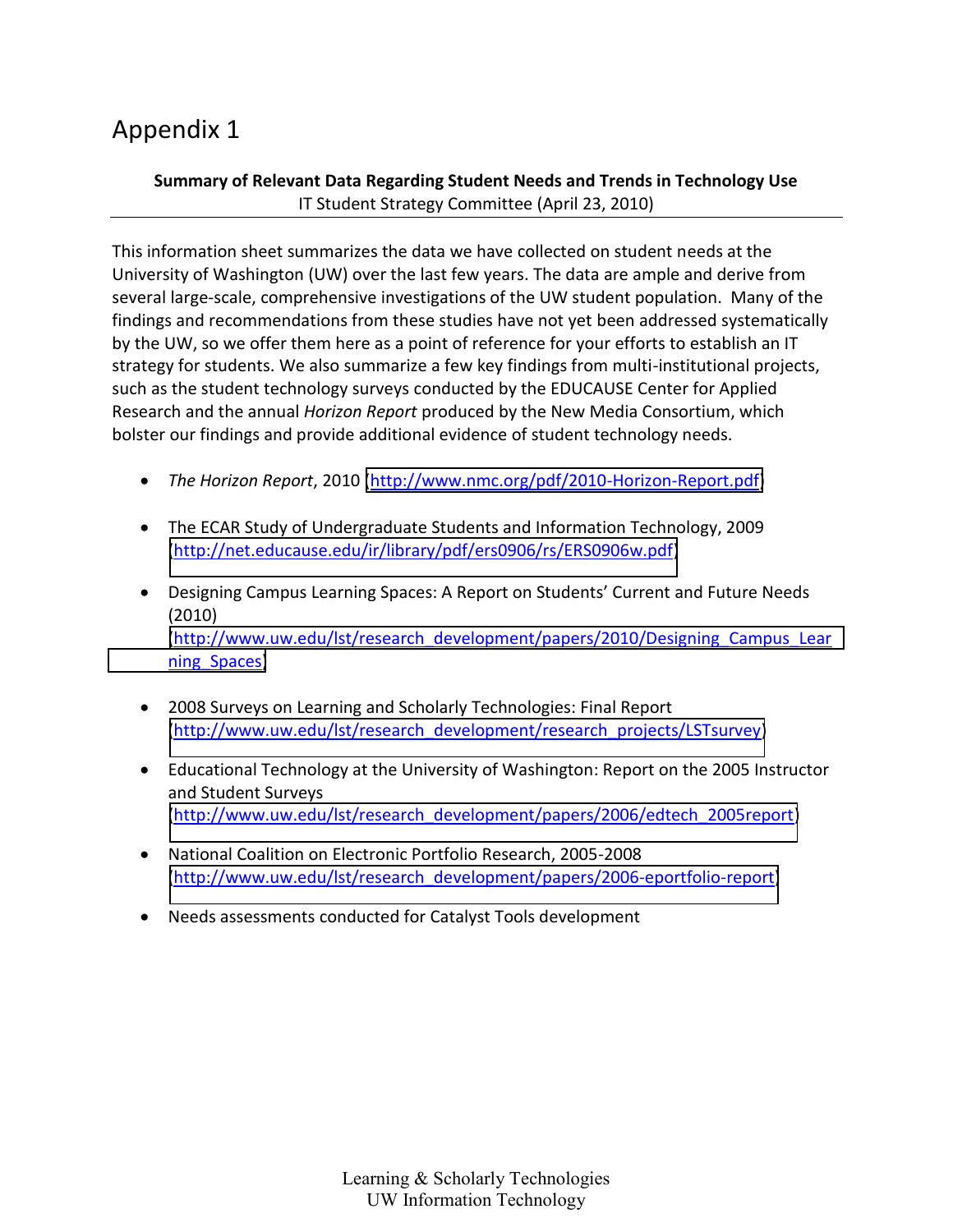#### **KEY!TRENDS**

**Mobile Technologies:** *The Horizon Report* includes mobile computing among technologies on the near-term adoption, collaboration, and communication horizon, meaning that they anticipate academic use at many institutions to become more widespread over the next year. Almost all students carry some form of mobile device, and these offer new opportunities for communication and collaboration in service of learning, particularly through an increasing range of mobile applications and ever-expanding cellular network. On the 2009 ECAR student survey, 44% of UW respondents indicated that within the next three years they anticipated using their cell phone or handheld device to do many of the things they currently do on their laptops.

**Laptop Use on Campus:** In our learning spaces research, students emphasized the need to use personal laptops for study, but indicated that laptop use was made more difficult by several impediments. Students felt that laptops were too heavy to be considered truly mobile devices. Students also needed specific types of infrastructure to make laptop use practical. Students desired access to electrical outlets and Ethernet ports, for example, to facilitate frequent recharging required to run their laptops and access to online study materials. They felt further that wireless coverage was spotty across campus and should be improved. Students also desired improved access to printing stations, especially the ability to print from their own laptops rather than through campus computers.

**Classroom Technology:** Inconsistent and inadequate classroom technologies are another source of frustration for students. In survey responses and focus groups, students often conflated inadequate technologies in classrooms and instructor competence, believing that lack of facilities indicated a lack of preparedness on instructors' parts. They felt that consistent availability of technological resources would improve both their own learning and instructors' ability to convey information. This was a key finding from our 2005 technology surveys; since then we have not conducted research directly on this topic, but students continue to voice frustrations about classroom technology during interviews and focus groups.

**Flexible, Accessible Learning**: Students want to be able to learn and work where and when they desire. Students are increasingly mobile and want to balance demands among work, home, and school efficiently. They want easy and efficient access to information and to their social networks to support "just-in-time" learning, through a range of devices. In our learning spaces research, we found that in order to accommodate their schedules, students need flexible, distributed learning spaces, accessible at any time of day, near cafés and other eateries. These spaces should support use of students' laptops and mobile devices.

**Applied Learning and Collaboration**: In 2007, the AACU recommended that students use emerging technologies for "research, experimentation, problem-based learning, and creative work," especially in their majors. The Horizon Report notes that today's students need skills in critical inquiry and flexible thinking; they need to be connected to broad social issues through civic engagement; and they need support in applying their learning to solve large-scale complex problems. To meet these needs in part, teaching and learning practices have become more

> Learning & Scholarly Technologies UW Information Technology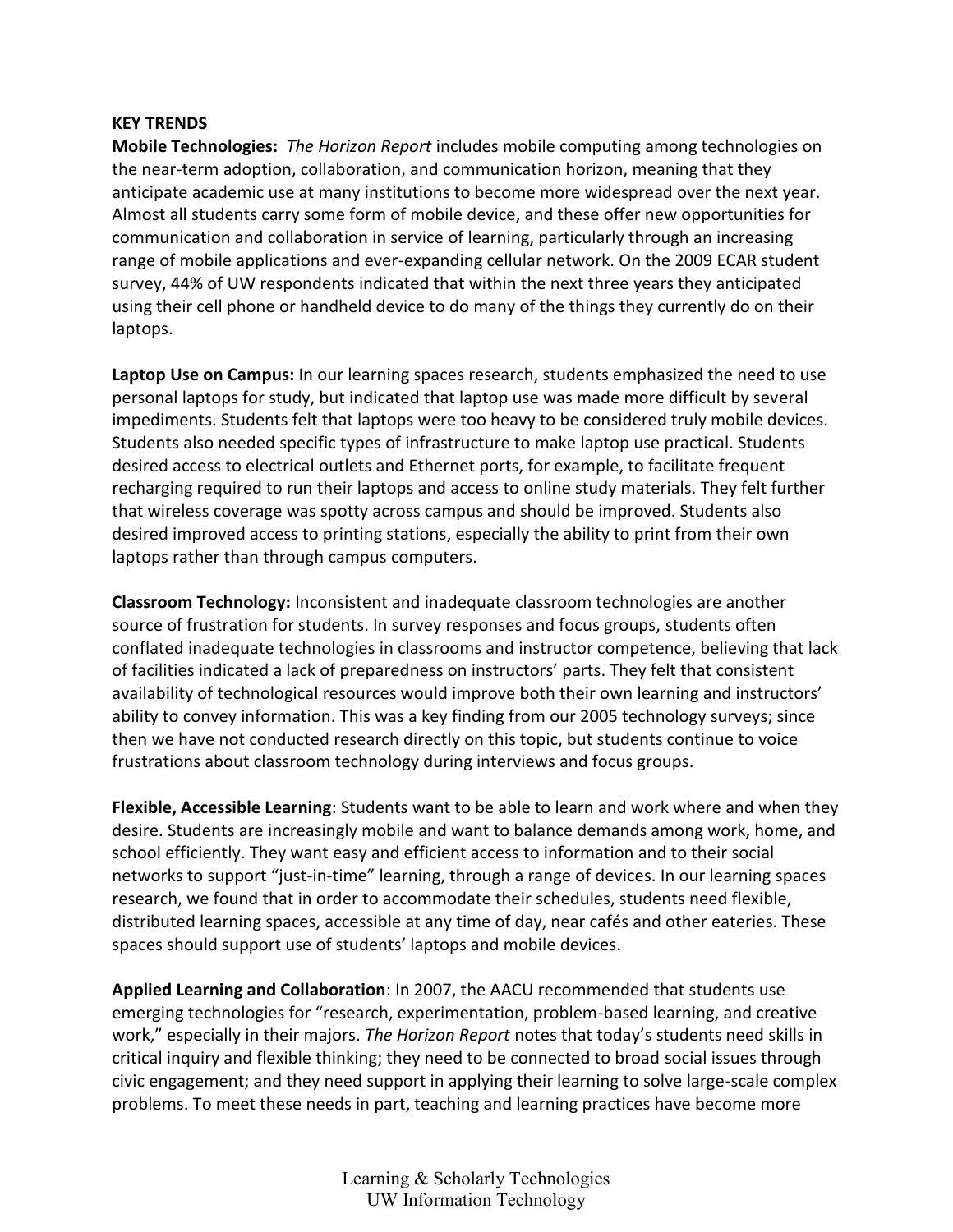interdisciplinary, collaborative, and field-based; students are learning through experience and applying their skills in a wide variety of applied research and service projects. Collaborative technologies—many available free of charge—play an important role in connecting members of a learning community that extends far beyond the traditional classroom. Our 2005 and 2008 surveys showed high levels of student interest in collaborative technologies.

**Online Access to Course Materials:** Our surveys, focus groups, and needs assessment interviews all reveal that students want more course information consistently available online. This need begins when students register for courses. They want up-to-date information about courses of interest, including a course description, requirements, prerequisites, and a list of technologies that will be used. They also expect all courses to have a regularly updated Web site with assignments, readings (including electronic course reserves), lecture slides and/or podcasts, and all other course materials assembled in one place. For most students, the technology used to present such information (CommonView, Learning Management Systems, or other Web tools) matters less than that information is available and accessible. *The Horizon Report* also points to eBooks as a technology that is likely to see significant adoption over the next two to three years. As use of these resources grows students will want to be able to access them via course Web sites.

Web 2.0 Technologies: In our 2008 surveys we found that even though many technologies are available to faculty, most UW faculty currently use only a small number of these on a regular basis to support their teaching. Commonly used are email, web pages, word processing software and presentation software. Less often used are those technologies that would involve students in content creation and collaborative activities (so-called "Web 2.0" technologies). The most seldom used technologies include social networks, podcasts, blogs and wikis. Online discussion boards, file sharing, library databases and indexes are used more often, but their use by faculty is inconsistent.

**Digital Literacy**: *The Horizon Report* notes that, despite agreement on its importance, little attention has been paid to educating students in digital literacy skills. As technologies evolve, digital literacy must focus less on tools or particular platforms and more on ways of thinking, seeing, and crafting narratives and arguments through a range of media. The importance of improving students' digital literacy was also a finding in our ePortfolio research studies.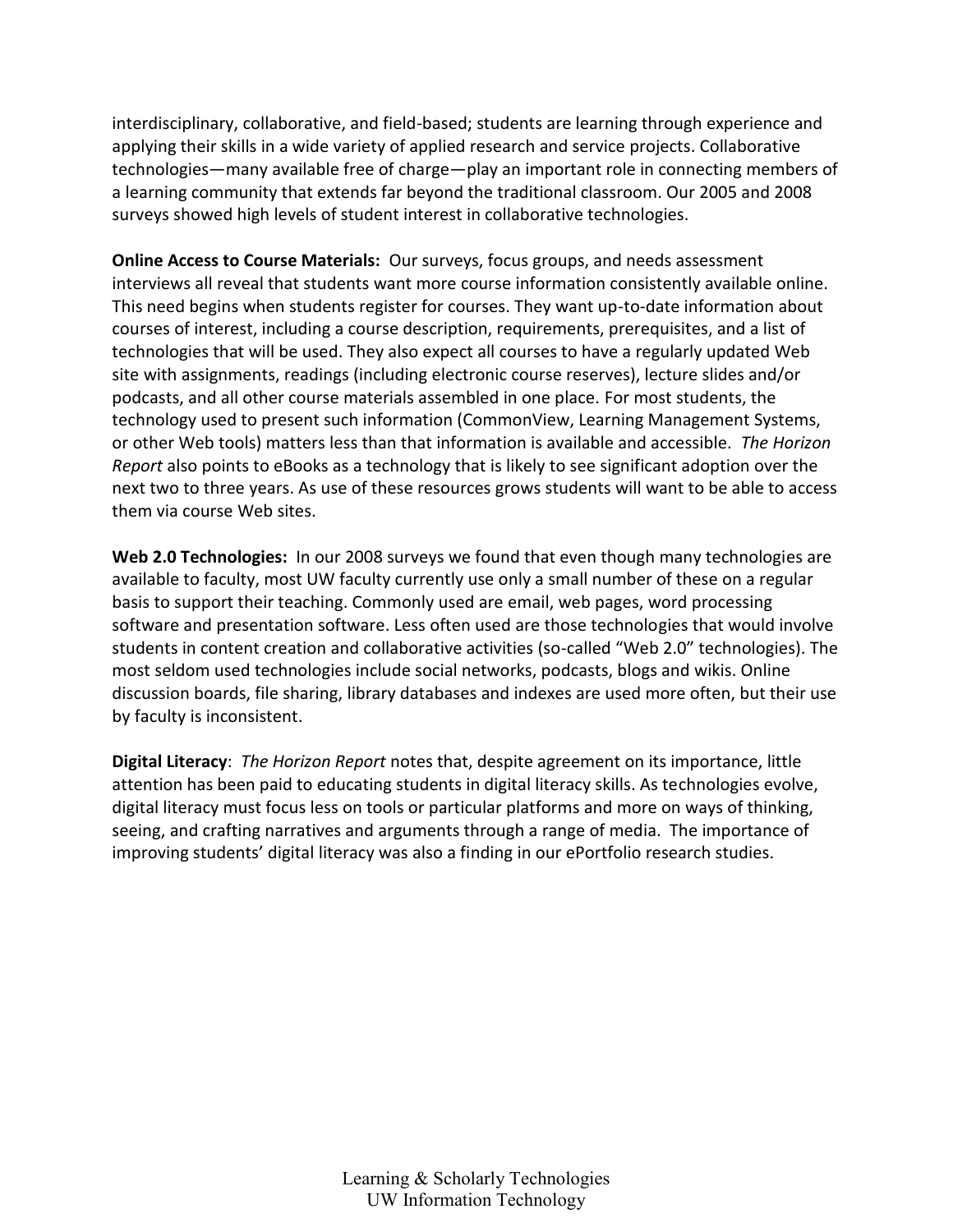# Appendix 2

### **Question)1.**

Does this list cover all of your IT needs for academic success? If not, please add what is missing and indicate any other trend or theme that is important to you.



### **Question)2.**

Please indicate three trends that are most important to you.

- $\Box$  Mobile technologies
- $\Box$  Laptop use on campus
- $\Box$  Classroom technology
- $\Box$  Flexible, accessible learning
- $\Box$  Applied learning and collaboration
- $\Box$  Online access to course materials
- $\Box$  Web 2.0 technologies

### **Question)3.**

What would you like to accomplish with your mobile device to enrich your academic success?



#### **Question)4.**

Any other thoughts or comments you would like to contribute?

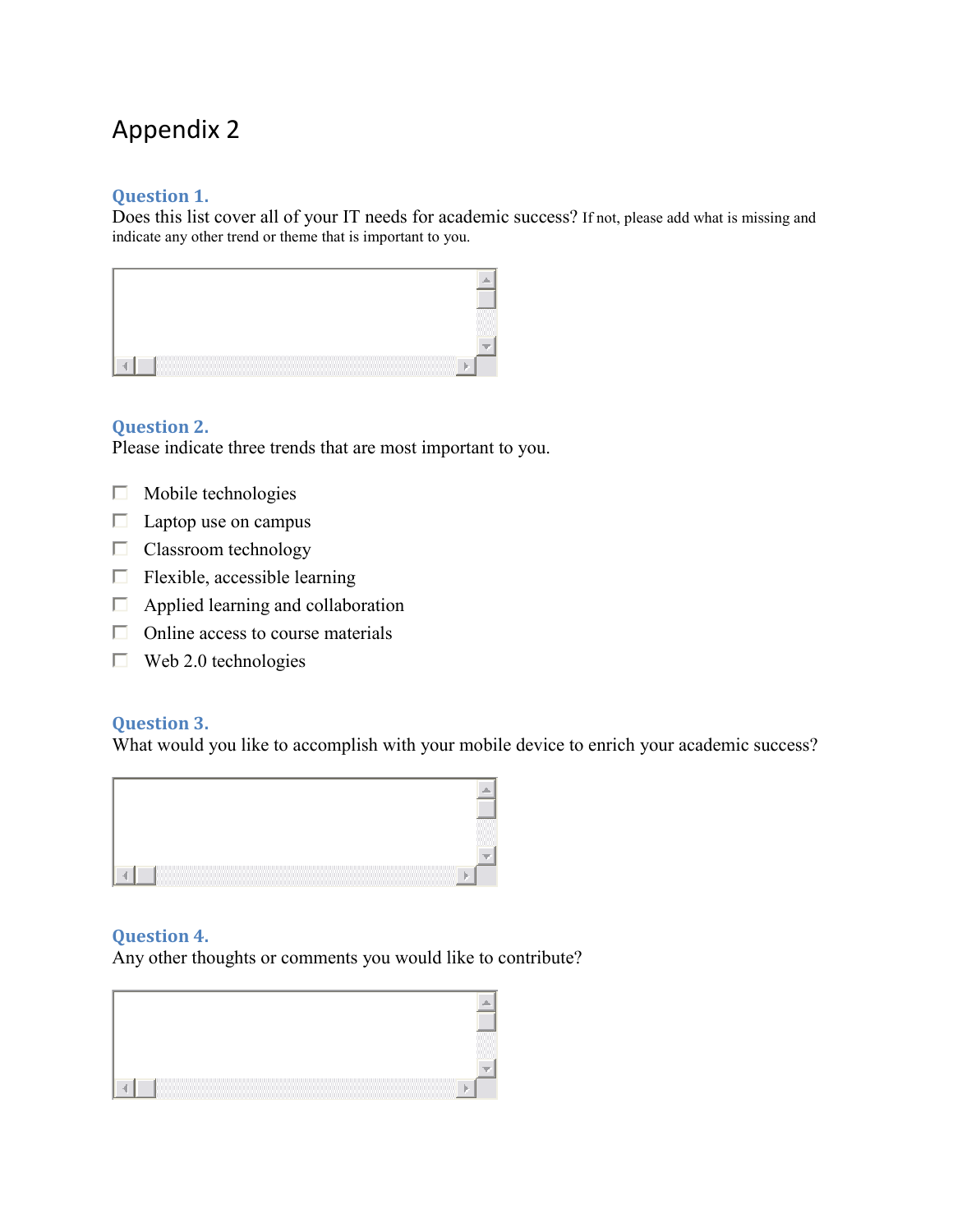# Appendix 3

# Aspirational scenarios

These 3- to 5-year aspirational scenarios envision a ubiquitously networked, digital technology environment for students. The adjectives describing the optimal student IT environment are: dynamic, easy, expandable, fast, forward & backward compatible, innovative, nimble, open, reliable, responsive, robust, secure, simple, uniform and user-centric.

1. Strategic Planning and Budgeting:

The UW must provide planning, organizational and budgetary structures to ensure technologies to support student academic experience are ubiquitous, innovative, coordinated, and sustainable.

- o Ongoing fiscal and strategic planning to produce university-wide IT vision and priorities for students.
- o A new structure to support ongoing fiscal and strategic planning (to replace the Interim U-TAC)

| <b>Need</b>                                                                                                                   | Recommendation                                                                                                                                                                                                                                                                                                                                                                                                                                                                                                                                                |
|-------------------------------------------------------------------------------------------------------------------------------|---------------------------------------------------------------------------------------------------------------------------------------------------------------------------------------------------------------------------------------------------------------------------------------------------------------------------------------------------------------------------------------------------------------------------------------------------------------------------------------------------------------------------------------------------------------|
| Priority 1.1:<br>Need to develop a three year student IT strategic<br>plan that is in line with the campus IT strategic plan. | Create an ongoing Student IT Strategy Committee comprised of a sub-set of STFC<br>members, faculty, UW-IT and college level IT support staff.<br>Committee will recommend a campus student IT strategy consistent with the<br>campus IT strategy<br>Strategy will provide a framework for the STFC to use for proposal requests and<br>funding.<br>Committee membership should be for 1-2 year lengths allowing for turnover of no<br>more than one-half the committee each year.<br>Annual renewal and assessment of goals and priorities in strategic plan. |
| Priority 1.2:<br>Need to establish a budget structure and<br>coordination for IT in formal and informal learning              | Plan for consistent technology upgrades in all campus learning spaces. See 3.3<br>Provide faculty support and/or training on classroom technology.<br>UW-wide expenditures should be coordinated to avoid redundancy or increased                                                                                                                                                                                                                                                                                                                             |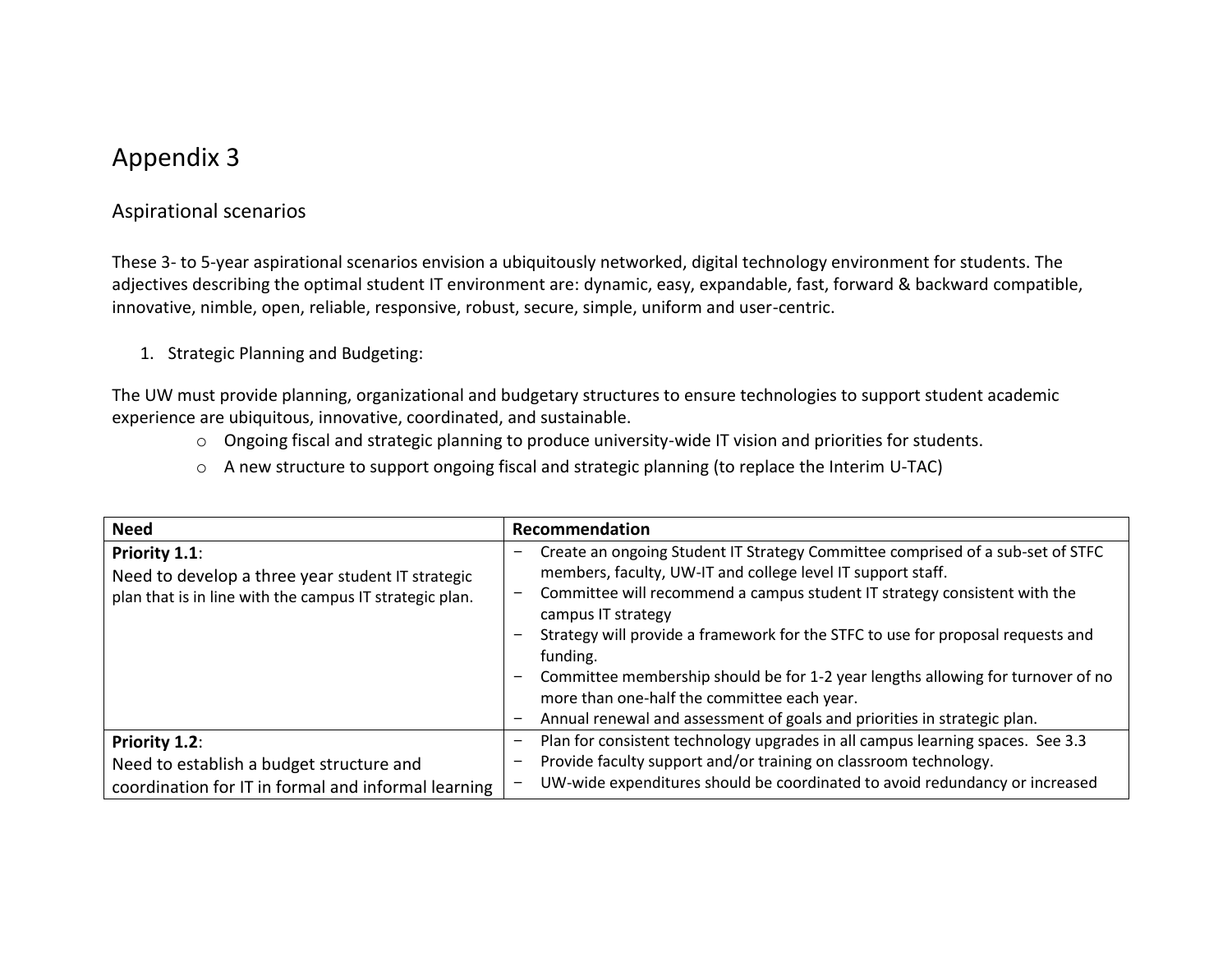| spaces.                                                                                                    | cost.                                                                                                                                                                                                                                                                                                               |
|------------------------------------------------------------------------------------------------------------|---------------------------------------------------------------------------------------------------------------------------------------------------------------------------------------------------------------------------------------------------------------------------------------------------------------------|
| Priority 1.3:<br>Need to ensure ongoing student involvement in<br>defining needs and the planning process. | Make sure that permanent IT planning bodies have student membership, survey<br>and assess student needs.                                                                                                                                                                                                            |
| Priority 1.4:<br>Need to create formal coordination between UW-IT<br>and school/college IT units.          | Create an IT governance structure with appropriate decision making authority. This<br>-<br>should include school and college computing directors.<br>Incentivize collaboration by providing central grants (with permanent funding) for<br>projects that involve central and school/college units working together. |
| Priority 1.5:<br>Need to develop more effective oversight of<br>compliance with regulations                | Ensure that data custodians and Data Management Committee are aware of<br>regulatory and compliance issues with sufficient time for resolution.                                                                                                                                                                     |
| Priority 1.6:<br>Need a campus-wide focus on security and student<br>data privacy                          | Restore and sustain funding for UW-IT resources focused on security and privacy.<br>Provide education and resources for school/college IT.                                                                                                                                                                          |

# 2. Consistent set of Integrated Services and Resources for Students:

The UW should provide students time- and place-independent access to informational resources, supported software applications and tools.

| <b>Need</b>                                                                                                                                                                                                                         | Recommendation                                                                                                                                                                                                                             |
|-------------------------------------------------------------------------------------------------------------------------------------------------------------------------------------------------------------------------------------|--------------------------------------------------------------------------------------------------------------------------------------------------------------------------------------------------------------------------------------------|
| Priority 2.1:<br>Need consistency in standards for course management<br>systems that enable UW to deliver integrated,<br>complete, and accurate course information to students<br>through the enterprise portal. Course information | Establish a working group to define the minimum requirements for UW course<br>$\overline{\phantom{0}}$<br>management systems (CMS) and consider whether the UW should encourage units<br>to adopt a single, institutionally-supported CMS. |
| includes syllabus, assignment submission, progress<br>reporting, and instructor communications.                                                                                                                                     | Note: A user-centered design approach should be used in the development or<br>acquisition of software applications.                                                                                                                        |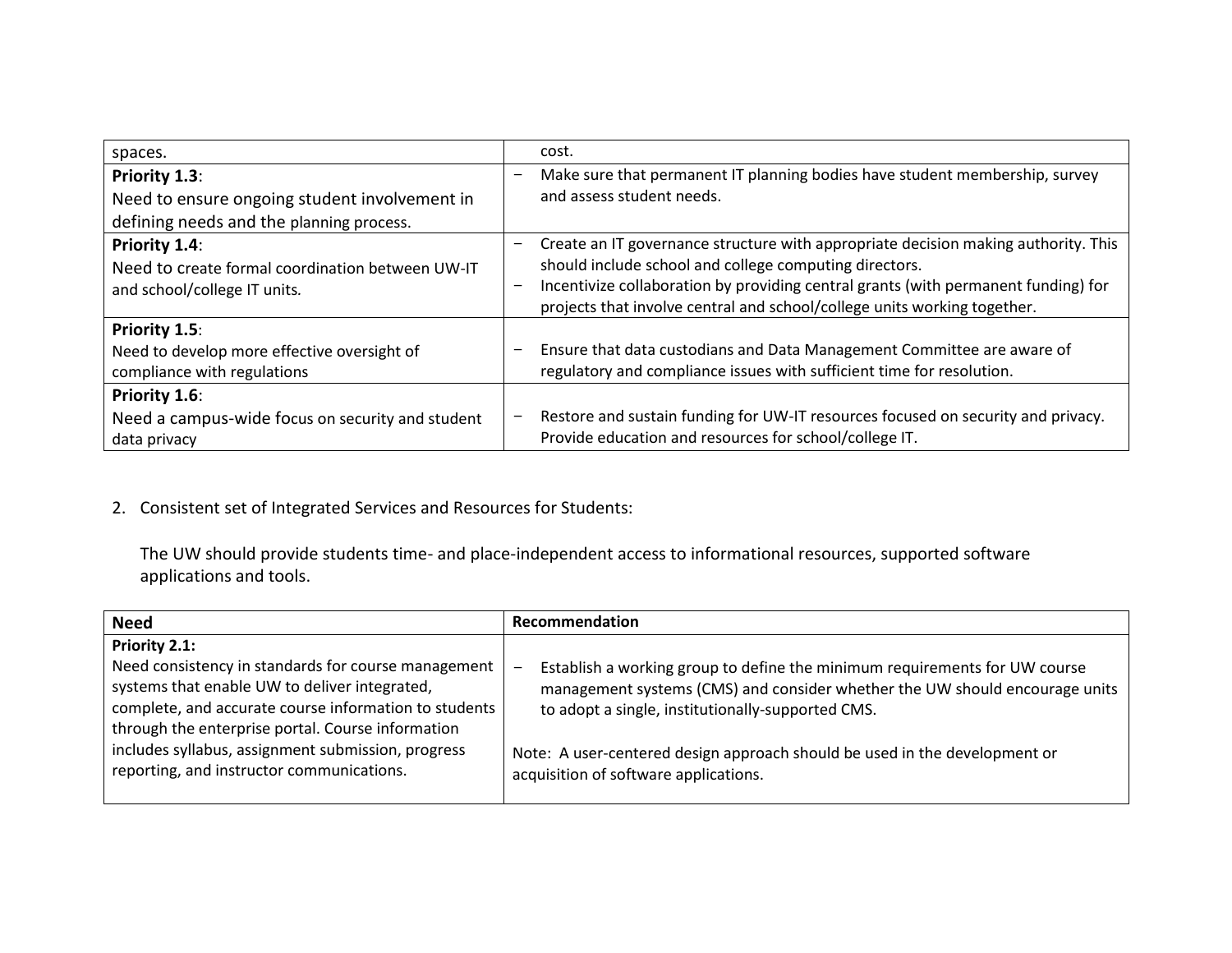| Priority 2.2:<br>Need to provide monitoring and near/long term<br>feedback to students about their courses and<br>programs.                                                                                                        | Continue to invest in web-based Student Personal Services to provide more<br>personalized support for academic planning, consistent with the goals of the concierge<br>functionality that is defined in the Kuali Student system. Need for a DARS-like service<br>for graduate students with the ability to track academic progress online. Attention<br>should be paid to making services available as mobile applications for a variety of<br>devices. Note: A user-centered design approach should be used in the development or<br>acquisition of software applications. |
|------------------------------------------------------------------------------------------------------------------------------------------------------------------------------------------------------------------------------------|------------------------------------------------------------------------------------------------------------------------------------------------------------------------------------------------------------------------------------------------------------------------------------------------------------------------------------------------------------------------------------------------------------------------------------------------------------------------------------------------------------------------------------------------------------------------------|
| <b>Priority 2.3</b><br>Need adequate support for student use of equipment<br>and software. Specifically, the software applications<br>that students are required to use in their classes<br>should be supported by the University. | Establish a working group to conduct an assessment of current services that<br>$\qquad \qquad \blacksquare$<br>support student use of equipment and software and recommend improvements.<br>Work with the Graduate School and other appropriate groups to finalize the ability<br>$\overline{\phantom{0}}$<br>to submit theses and dissertations electronically.                                                                                                                                                                                                             |
| Priority 2.4:<br>Need for student access to collaboration tools using<br>text, audio, and video.                                                                                                                                   | Fully utilize current collaboration tools (Google Apps and Live@Edu) and improve<br>interoperability of these platforms with Catalyst and other course management<br>software. (See priority 2.1 on CMS).                                                                                                                                                                                                                                                                                                                                                                    |
| Priority 2.5:<br>Need a rich and well-supported array of information<br>resources, productivity tools, and databases that<br>support students' academic success.                                                                   | Increase funding for the libraries to provide an enriched set of online tools and<br>databases for enhanced learning, research, and discovery by students.                                                                                                                                                                                                                                                                                                                                                                                                                   |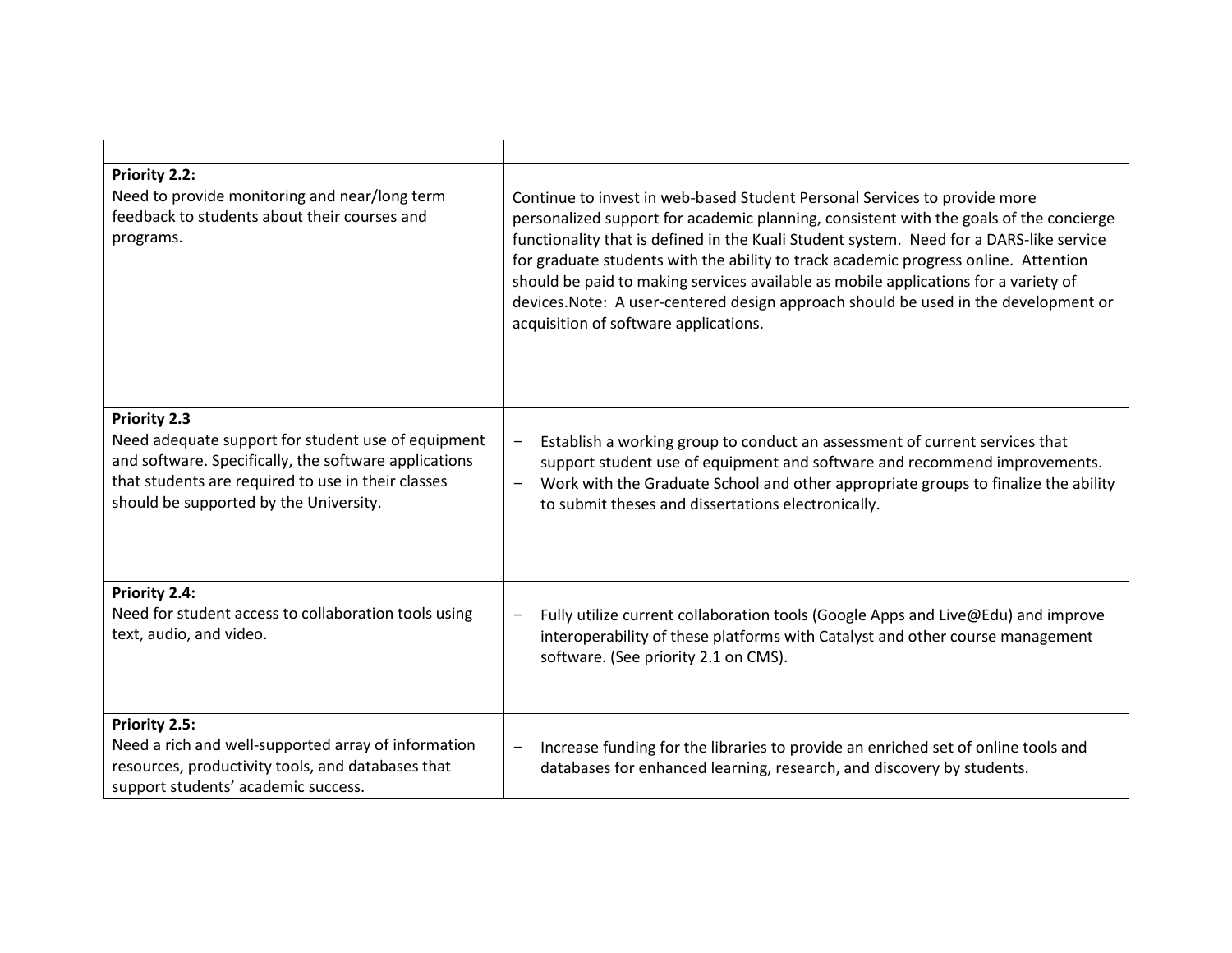| Priority 2.6:                                     | Require interoperability, e.g., a service layer, for any software acquisition or |
|---------------------------------------------------|----------------------------------------------------------------------------------|
| Need for students to be able to use software      | development.                                                                     |
| applications that work seamlessly with each other | Provide sustained resources for Service Oriented Architecture (SOA) and identity |
| where appropriate.                                | management efforts in UW-IT and unit-level IT.                                   |

3. Well-designed and supported infrastructure to enhance student innovation and discovery.

UW students merit a higher education experience that encourages and supports intellectual curiosity, creativity, and experimentation. Such an experience calls for:

- Learning spaces, both formal (classrooms) and informal (libraries, departmental labs, studios, cafes, etc.);
- High quality and up-to-date learning space equipment (data projectors, microphones, document cameras, computers, etc.);
- $\bullet$  A robust and pervasive IT infrastructure; and
- Knowledgeable, adept and well-supported instructional faculty and support staff.

| <b>Need</b>                                                                                                                                                         | Recommendation                                                                                                                                                                                                                                                                                                                                                                                                         |
|---------------------------------------------------------------------------------------------------------------------------------------------------------------------|------------------------------------------------------------------------------------------------------------------------------------------------------------------------------------------------------------------------------------------------------------------------------------------------------------------------------------------------------------------------------------------------------------------------|
| Priority 3.1:<br>Complete capacity-level coverage of wireless<br>internet across campuses and affiliated spaces.                                                    | Fund a new wireless initiative to complete the installation and upgrade of campus<br>wireless access to all classrooms and high priority informal learning spaces.<br>Add additional, accessible power outlets to classrooms and informal learning<br>spaces as well as waiting spaces such as cafes, lounges, corridors/hallways.<br>Install laptop charging stations in every building with high volume of students. |
| Priority 3.2:<br>Establish consistent funding for educational<br>equipment purchases for the continuing upgrade<br>of general use classrooms, departmental labs and | Strategically plan and budget for upgrades to general use classrooms. Strategically<br>plan for a balanced approached of institutional vs student provided hardware and<br>software. Create student study spaces that allow for easy transition from individual<br>to group study and/or production.                                                                                                                   |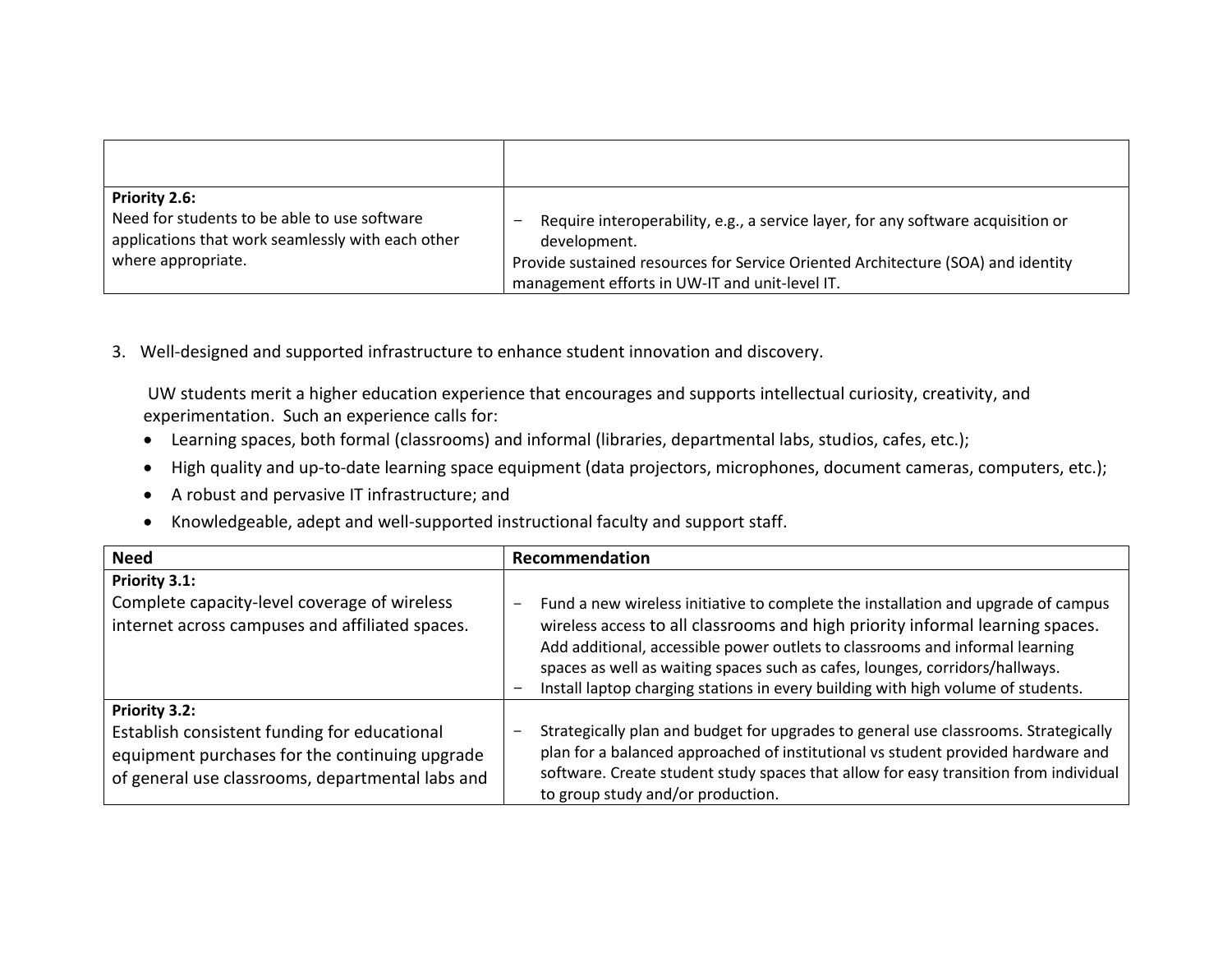| studios and other informal learning spaces.                                                                                                                                                                                                                                                                       | Equip study spaces to support a wide variety of activities: group and individual<br>$\qquad \qquad -$<br>study, file sharing and collaboration, videoconference, etc.<br>Provide needed capital and operation funding to allow for the expansion of audio<br>("podcasting") and video ("coursecasting") recordings in general use classrooms.<br>Provide needed capital and operational funding to expand low-cost IP based, in-<br>classroom videoconferencing capability (up from the current 6 general use<br>classrooms). |
|-------------------------------------------------------------------------------------------------------------------------------------------------------------------------------------------------------------------------------------------------------------------------------------------------------------------|-------------------------------------------------------------------------------------------------------------------------------------------------------------------------------------------------------------------------------------------------------------------------------------------------------------------------------------------------------------------------------------------------------------------------------------------------------------------------------------------------------------------------------|
| Priority 3.3:<br>Create new, innovated learning spaces to allow<br>student creativity and experimentation.                                                                                                                                                                                                        | Establish a planning group to make recommendations on addressing this issue.<br>Consider the recommendations found in the March 2010 OUGL Visioning Report.<br>Establish a planning group to make recommendations on the optimal future use of<br>existing campus student computer labs and other departmental/School/College<br>specific spaces as a way to create new innovative learning spaces for students.                                                                                                              |
| Priority 3.4:<br>Explore the use of personal technologies to enrich<br>the learning environment at the University of<br>Washington.                                                                                                                                                                               | Develop a plan in line with 2y2d that provides for students technology needs and<br>balances support for UW provided services and support for students own<br>technologies.<br>Increase software licensing options for students own device.<br>Explore standardization of student response systems ("clickers") and use of<br>students' personal smart phones in lieu of purchased devices.                                                                                                                                   |
| Priority 3.5:<br>Invest in on-going University-wide infrastructure<br>upgrades and improvements for growing central<br>administrative data storage at<br>competitive/market-place costs; upgrade older<br>and obsolete building switches and improve<br>bandwidth for increased podcasting and course<br>casting. | Identify funding; e.g., a "teaching/learning" tax via ABB.<br>Develop a strategy for future decentralized storage needs.                                                                                                                                                                                                                                                                                                                                                                                                      |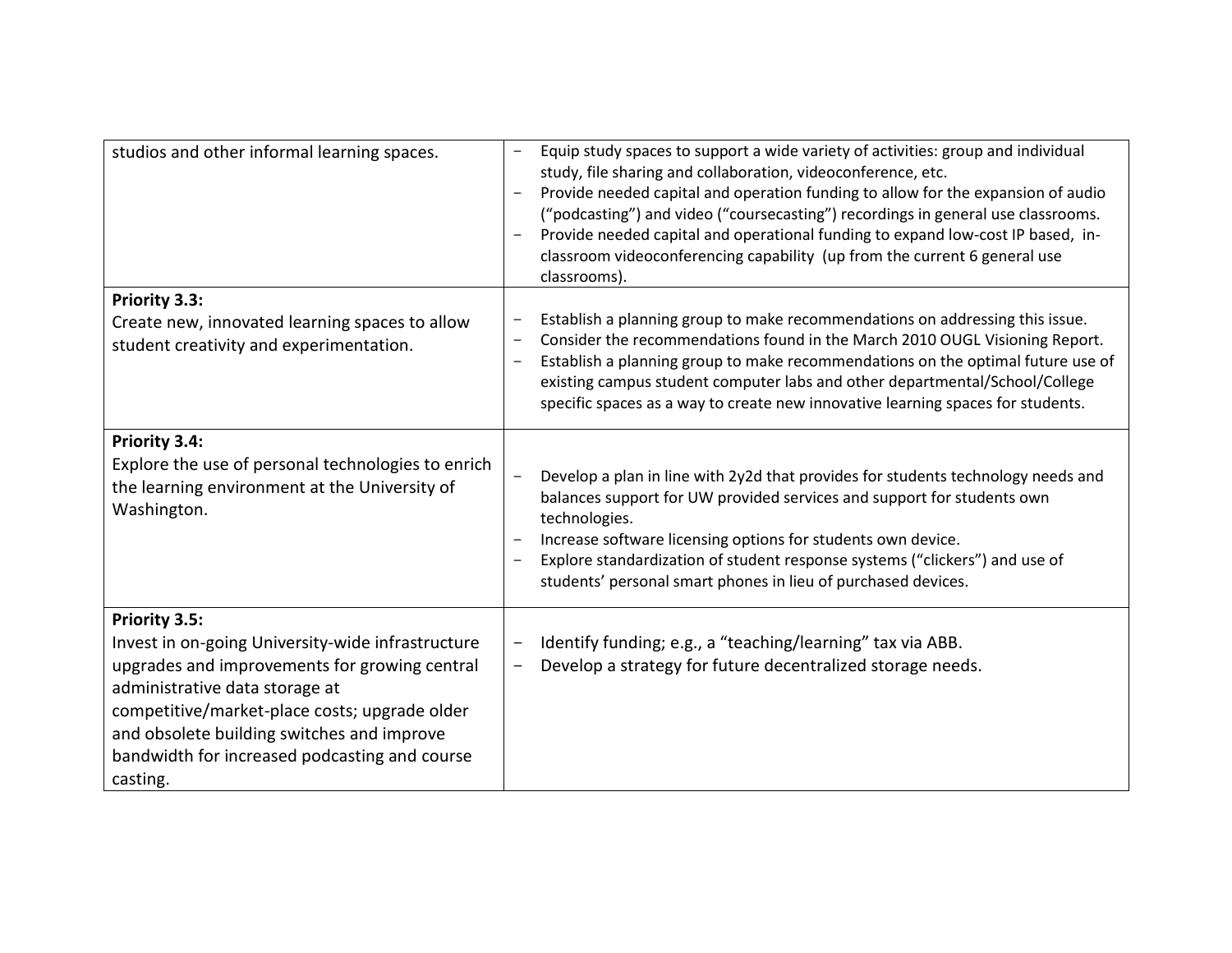## 4. Support and Training

All involved in the teaching, learning and discovery mission of UW - students, faculty, and staff - must be supported in their use of technology for courses and student programs. Technical support services must be timely and appropriate to the needs of the community.

| <b>Need</b>                                                                                                                                        | Recommendation                                                                                                                                                                                                                                                                                                                                                                                                                                                                                                                                                                                                                                                                                                                                                                                                                                                                                          |
|----------------------------------------------------------------------------------------------------------------------------------------------------|---------------------------------------------------------------------------------------------------------------------------------------------------------------------------------------------------------------------------------------------------------------------------------------------------------------------------------------------------------------------------------------------------------------------------------------------------------------------------------------------------------------------------------------------------------------------------------------------------------------------------------------------------------------------------------------------------------------------------------------------------------------------------------------------------------------------------------------------------------------------------------------------------------|
| Priority 4.1:<br>Need to develop just-in-time delivery of technical<br>support for students and instructors and their<br>courses.                  | A unified help ticketing or triage system should be created so all instructors receive<br>consistent support and have a single point of contact for support.<br>Provide technical support via live chat, similar to the "Ask a Librarian" service<br>offered by the UW Libraries. [LST is implementing this service in AY2010-11,<br>funded by STF].                                                                                                                                                                                                                                                                                                                                                                                                                                                                                                                                                    |
| Priority 4.2:<br>Need to provide face-to-face expert support and<br>access to learning materials (handouts, slides, demos,<br>workshops, classes). | Continue to offer free workshops for students and faculty around certain<br>technology topics in high demand.<br>Expand models of peer-to-peer support such as the "Computer Vet" for drop-in<br>assistance with laptops.<br>Develop a library of short targeted videos that provide "how to" instruction on a<br>wide variety of topics and software applications. The library of videos should be<br>well-indexed, easily searchable, and accessible. A central location could serve as a<br>clearinghouse for centrally or departmentally produced videos. Center for the<br>Advancement of Learning and Teaching (CALT) or University Libraries could serve<br>as the repository for the online or DVD productions.<br>Encourage the establishment of user groups around particular teaching and<br>technology topics.<br>Provide a mechanism to easily share training materials across the campus. |